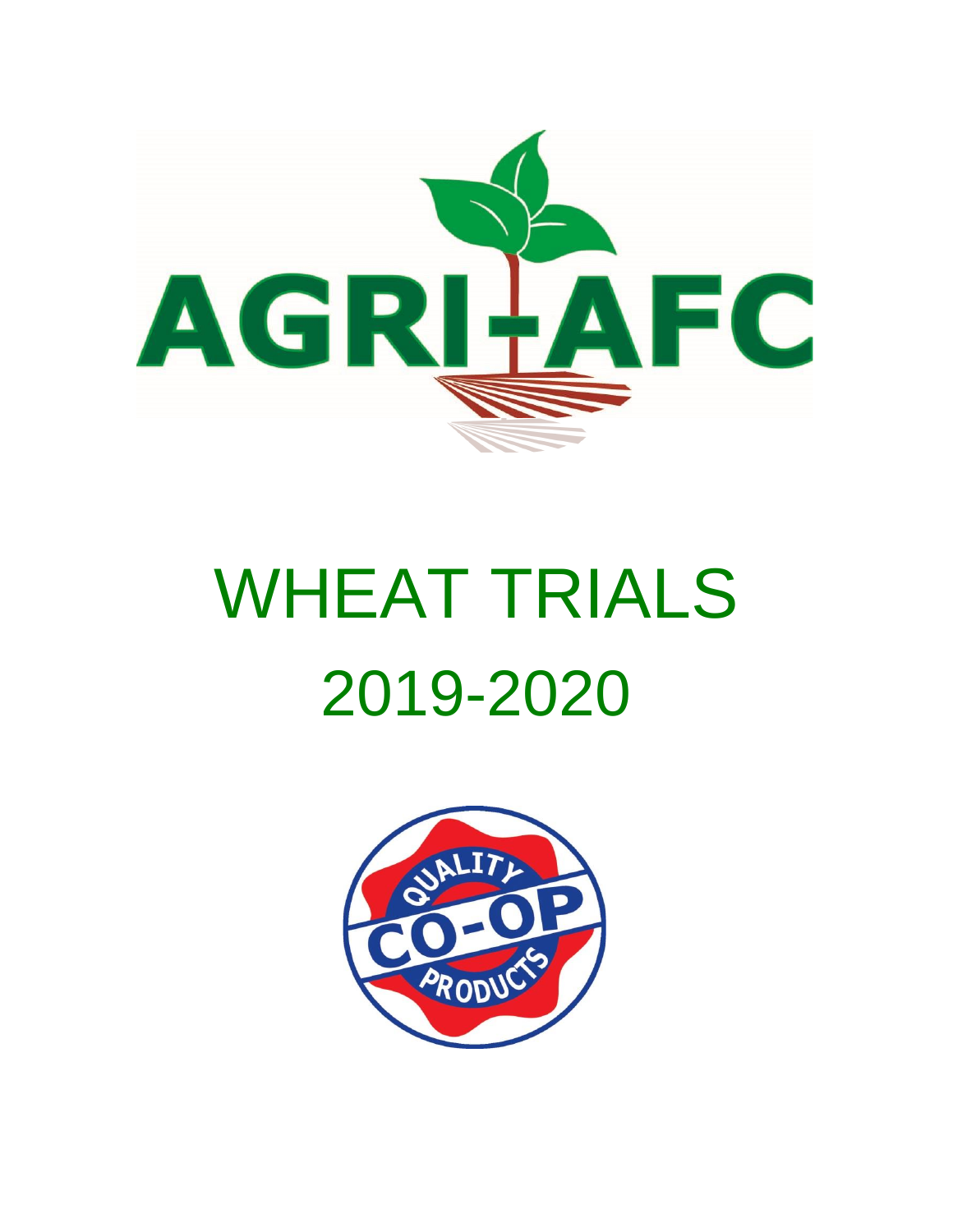#### **WHEAT VARIETY TRIALS**

 **AVERAGE OF FOUR LOCATIONS - CHEROKEE, COLBERT, MADISON, MARSHALL**

| <b>ENTRY</b>             | <b>EARLY</b><br><b>VIGOR</b> | <b>AWNS</b>  | <b>PLANT</b><br><b>HEIGHT</b> | <b>LODGING</b> | <b>TEST</b><br><b>WEIGHT</b> | <b>HARVEST</b><br><b>MOISTURE</b> | <b>YIELD</b> | YIELD @ 13.5%  | <b>TEST WEIGHT</b><br><b>INDEX</b> |
|--------------------------|------------------------------|--------------|-------------------------------|----------------|------------------------------|-----------------------------------|--------------|----------------|------------------------------------|
|                          | $(1 = best)$                 | (yes/no)     | (inches)                      | $(1 = best)$   | (lbs/bu)                     | $(\%)$                            |              | (bushels/acre) | (Ibs/bu)                           |
| Pioneer 26R41            | 3.4                          | $\checkmark$ | 35.3                          | 1.0            | 58.7                         | 16.0                              | 100.5        | 97.4           | 0.2                                |
| <b>CROPLAN 8081</b>      | 2.0                          | $\checkmark$ | 39.0                          | 1.1            | 59.5                         | 15.3                              | 98.7         | 96.7           | 1.1                                |
| <b>CROPLAN 9415</b>      | 1.8                          | $\checkmark$ | 37.3                          | 1.0            | 58.4                         | 15.3                              | 96.0         | 94.1           | $-0.1$                             |
| <b>CROPLAN 8022</b>      | 2.5                          | $\checkmark$ | 36.3                          | 1.0            | 58.0                         | 16.4                              | 95.8         | 92.6           | $-0.5$                             |
| Pioneer 26R45            | 2.6                          | N            | 41.0                          | 1.3            | 57.9                         | 15.0                              | 93.9         | 92.3           | $-0.6$                             |
| AgriPro SY 547           | 2.4                          | N            | 43.5                          | 1.1            | 58.6                         | 15.3                              | 94.1         | 92.2           | 0.1                                |
| <b>AgriPro SY VIPER</b>  | 3.0                          | N.           | 41.0                          | 1.1            | 58.7                         | 15.9                              | 93.4         | 90.8           | 0.2                                |
| <b>Pioneer XW18X</b>     | 1.4                          | Y            | 39.3                          | 1.3            | 59.2                         | 15.8                              | 90.7         | 88.2           | 0.8                                |
| <b>AgriPro SY RICHIE</b> | 2.6                          | $\mathsf{N}$ | 36.3                          | 1.1            | 57.8                         | 15.4                              | 89.3         | 87.3           | $-0.7$                             |
| Pioneer 26R36            | 3.5                          | Y            | 38.8                          | 1.0            | 58.1                         | 15.5                              | 86.8         | 84.9           | $-0.4$                             |
|                          |                              |              |                               |                |                              |                                   |              |                |                                    |

*Entries are listed according to yield in bushels/acre adjusted to 13.5% moisture. Early vigor and lodging ratings 1 to 5, 1 = best. Test weight index is a comparison to the average test weight of each trial - expressed in lbs/bu above or below trial average.*

#### **TWO YEAR AVERAGES (2018, 2019)**

 **AVERAGE OF TEN LOCATIONS - CHEROKEE, COLBERT, LIMESTONE, MADISON, MARSHALL**

| <b>ENTRY</b>        | <b>EARLY</b><br>VIGOR* | <b>AWNS</b> | <b>PLANT</b><br><b>HEIGHT</b> | <b>LODGING</b> | <b>TEST</b><br><b>WEIGHT</b> | <b>HARVEST</b><br><b>MOISTURE</b> | <b>YIELD</b> | YIELD @ 13.5%  | <b>INDEX</b> |
|---------------------|------------------------|-------------|-------------------------------|----------------|------------------------------|-----------------------------------|--------------|----------------|--------------|
|                     | $(1 = best)$           | (yes/no)    | (inches)                      | $=$ best)      | (Ibs/bu)                     | (%)                               |              | (bushels/acre) | (lbs/bu)     |
| Pioneer 26R41       | 2.6                    |             | 34.5                          | 1.0            | 57.3                         | 14.3                              | 97.7         | 96.7           | 0.2          |
| <b>CROPLAN 9415</b> | 1.7                    |             | 36.1                          | 1.0            | 57.4                         | 14.1                              | 95.1         | 94.4           | 0.3          |
| Pioneer 26R36       | 2.9                    |             | 37.5                          | 1.1            | 57.3                         | 14.0                              | 92.3         | 91.9           | 0.2          |
| AgriPro SY 547      | 2.7                    | N           | 41.4                          | 1.1            | 57.3                         | 14.0                              | 89.2         | 88.7           | 0.1          |

*Entries are listed according to yield in bushels/acre adjusted to 13.5% moisture. Averages include varieties entered in trials harvested in 2018 & 2019. Early vigor and lodging ratings 1 to 5, 1 = best. Test weight index is a comparison to the average test weight of each trial expressed in lbs/bu above or below trial average.*

#### **THREE YEAR AVERAGES (2017, 2018, 2019)**

 **AVERAGE OF TWENTY LOCATIONS - CHEROKEE, COLBERT, JACKSON, LAWRENCE, LIMESTONE, MADISON, MARSHALL**

| <b>ENTRY</b>        | <b>EARLY</b><br>VIGOR* | <b>AWNS</b> | <b>PLANT</b><br><b>HEIGHT</b> | <b>LODGING</b> | TEST<br><b>WEIGHT</b> | <b>HARVEST</b><br><b>MOISTURE</b> | <b>YIELD</b> | YIELD @ 13.5%  | <b>TEST WEIGHT</b><br><b>INDEX</b> |
|---------------------|------------------------|-------------|-------------------------------|----------------|-----------------------|-----------------------------------|--------------|----------------|------------------------------------|
|                     | $(1 = best)$           | (yes/no)    | (inches)                      | (1 = best)     | (Ibs/bu)              | (%)                               |              | (bushels/acre) | (Ibs/bu)                           |
| Pioneer 26R41       | 2.9                    |             | 34.0                          | 1.1            | 57.7                  | 13.6                              | 97.8         | 97.6           | 0.3                                |
| <b>CROPLAN 9415</b> | 2.1                    |             | 35.7                          | 1.2            | 57.7                  | 13.6                              | 97.1         | 97.1           | 0.2                                |
| Pioneer 26R36       | 3.1                    |             | 36.9                          | 1.2            | 57.5                  | 13.4                              | 94.4         | 94.6           | 0.1                                |
| AgriPro SY 547      | 2.5                    | N           | 40.9                          | 1.5            | 57.4                  | 13.4                              | 93.9         | 94.0           | $-0.1$                             |

*Entries are listed according to yield in bushels/acre adjusted to 13.5% moisture. Averages include varieties entered in trials harvested in 2017, 2018, 2019. Early vigor and lodging ratings 1 to 5, 1 = best. Test weight index is a comparison to the average test weight of each trial expressed in lbs/bu above or below trial average.*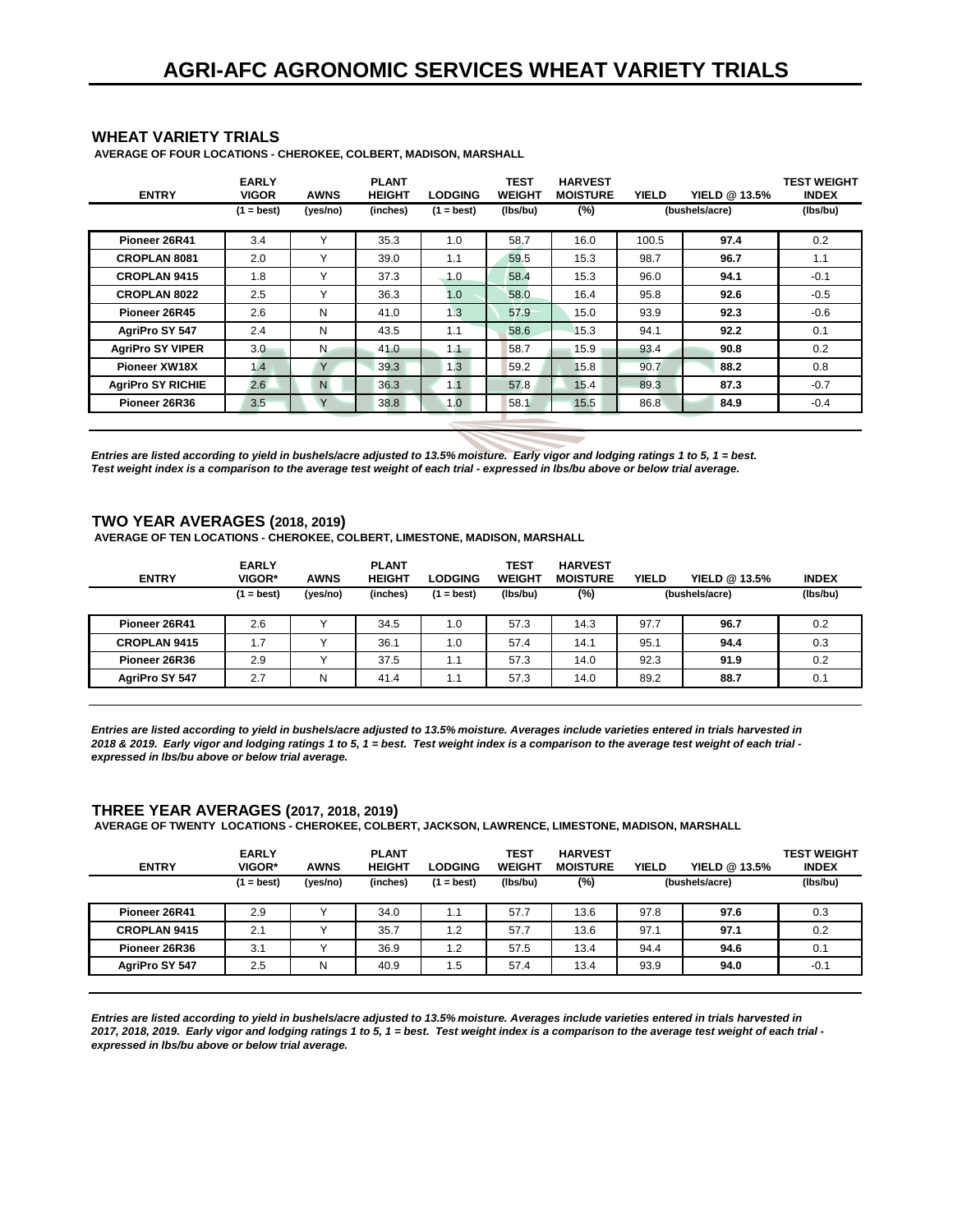## **AGRI-AFC WHEAT TRIAL CHEROKEE COUNTY, AL - 2019/2020**

| <b>ENTRY</b>             | <b>EARLY</b><br><b>VIGOR</b> | <b>AWNS</b>  | <b>PLANT</b><br><b>HEIGHT</b> | <b>LODGING</b> | <b>TEST</b><br><b>WEIGHT</b> | <b>HARVEST</b><br><b>MOISTURE</b> | <b>YIELD</b> | YIELD @ 13.5%  | TEST WEIGHT<br><b>INDEX</b> |
|--------------------------|------------------------------|--------------|-------------------------------|----------------|------------------------------|-----------------------------------|--------------|----------------|-----------------------------|
|                          | $(1 = best)$                 | (yes/no)     | (inches)                      | $(1 = best)$   | (Ibs/bu)                     | $(\%)$                            |              | (bushels/acre) | (Ibs/bu)                    |
| Pioneer 26R41            | 3                            | $\checkmark$ | 35                            |                | 56.3                         | 20.6                              | 111.1        | 102.0          | $-1.3$                      |
| Pioneer 26R45            | 2                            | N            | 41                            | 1.5            | 57.9                         | 16.9                              | 100.5        | 96.5           | 0.3                         |
| <b>AgriPro SY RICHIE</b> | 1.5                          | N            | 39                            |                | 57.5                         | 17.6                              | 100.5        | 95.7           | $-0.1$                      |
| Pioneer XW18X            | 2                            | Υ            | 40                            | 1.5            | 58.1                         | 19.1                              | 99.7         | 93.2           | 0.5                         |
| <b>CROPLAN 8081</b>      | 2.5                          | $\checkmark$ | 39                            | 1.5            | 59.6                         | 17.3                              | 96.6         | 92.4           | 2.0                         |
| <b>CROPLAN 9415</b>      | 1.5                          | Y            | 38                            |                | 58.5                         | 18.1                              | 97.4         | 92.2           | 0.9                         |
| AgriPro SY 547           | 1.5                          | N            | 44                            |                | 58.0                         | 17.5                              | 95.9         | 91.5           | 0.4                         |
| <b>AgriPro SY VIPER</b>  | 3                            | N            | 42                            |                | 59.5                         | 18.4                              | 96.6         | 91.2           | 1.9                         |
| <b>CROPLAN 8022</b>      |                              | $\checkmark$ | 37                            |                | 55.4                         | 21.7                              | 100.5        | 90.9           | $-2.2$                      |
| Pioneer 26R36            | 3                            | Υ            | 39                            |                | 56.8                         | 18.5                              | 80.7         | 76.0           | $-0.8$                      |

*Entries are listed according to yield in bushels/acre adjusted to 13.5% moisture. Early vigor and lodging ratings 1 to 5, 1 = best. Test weight index is a comparison to the average test weight of the trial - expressed in lbs/bu above or below trial average.*

| <b>Trial Type:</b>             | side by side strips                                                 |
|--------------------------------|---------------------------------------------------------------------|
| Planted:                       | 11/11/19                                                            |
| Harvested:                     | 6/6/20                                                              |
| <b>Planting Method:</b>        | drill                                                               |
| <b>Seeding Rate:</b>           | 1.6 million seeds/acre, adjusted by variety                         |
| <b>Soil Series:</b>            | Leesburg fine sandy loam                                            |
| Tillage:                       | no-till                                                             |
| <b>Previous Crop:</b>          | cotton                                                              |
| <b>Nitrogen Applications:</b>  | Fall - 2.5 tons poultry litter; Spring - 65 units split application |
| <b>Fungicide Applications:</b> | 4 oz Onset @ flagleaf; 8 oz Prosaro @ flowering                     |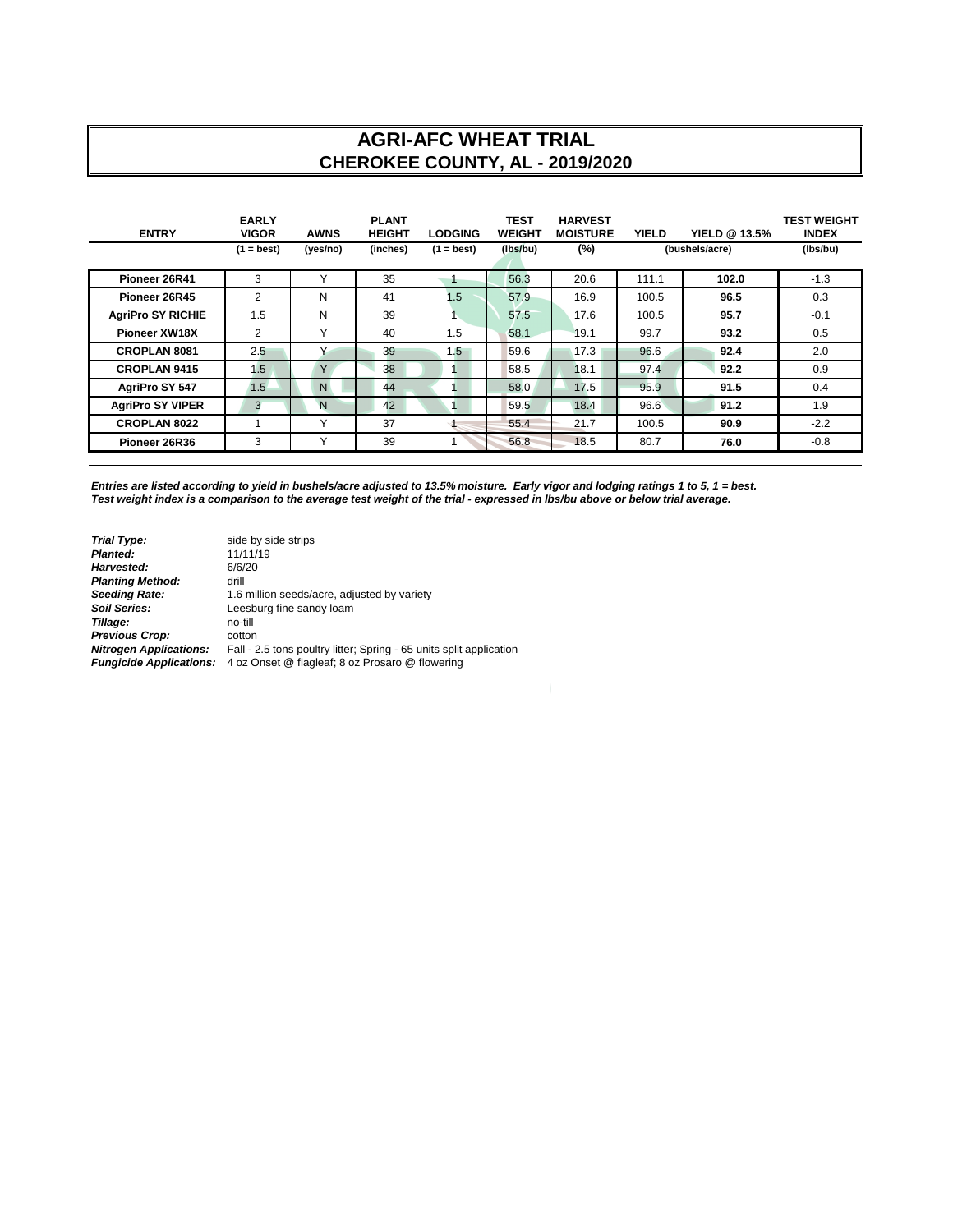#### **AGRI-AFC WHEAT TRIAL COLBERT COUNTY, AL - 2019/2020**

| <b>ENTRY</b>              | <b>EARLY</b><br><b>VIGOR</b> | <b>AWNS</b>  | <b>PLANT</b><br><b>HEIGHT</b> | <b>LODGING</b> | <b>TEST</b><br><b>WEIGHT</b> | <b>HARVEST</b><br><b>MOISTURE</b> | <b>YIELD</b> | YIELD @ 13.5%  | <b>TEST WEIGHT</b><br><b>INDEX</b> |
|---------------------------|------------------------------|--------------|-------------------------------|----------------|------------------------------|-----------------------------------|--------------|----------------|------------------------------------|
|                           | $(1 = best)$                 | (yes/no)     | (inches)                      | $(1 = best)$   | (Ibs/bu)                     | $(\%)$                            |              | (bushels/acre) | (Ibs/bu)                           |
| <b>AgriPro SY BRANSON</b> | 1.5                          | N            | 36                            | 1.5            | 57.4                         | 14.9                              | 107.0        | 105.3          | 0.6                                |
| Pioneer 26R41             | 3.5                          | Υ            | 34                            | 1              | 58.1                         | 14.4                              | 105.9        | 104.8          | 1.3                                |
| <b>CROPLAN 8081</b>       | 2.5                          | Υ            | 40                            |                | 57.6                         | 14.9                              | 96.0         | 94.4           | 0.8                                |
| <b>CROPLAN 8022</b>       | 3                            | $\checkmark$ | 36                            |                | 56.8                         | 15.1                              | 94.2         | 92.5           | 0.0                                |
| AgriPro SY 547            | 3                            | N            | 41                            | 1.5            | 56.4                         | 15.0                              | 88.4         | 86.9           | $-0.4$                             |
| <b>CROPLAN 9415</b>       | $\overline{2}$               | Y            | 36                            |                | 56.8                         | 14.6                              | 86.1         | 85.0           | 0.0                                |
| Pioneer 26R36             | $\overline{4}$               | Y            | 38                            |                | 56.2                         | 15.0                              | 80.3         | 78.9           | $-0.6$                             |
| Pioneer 26R45             | 3                            | N            | 42                            | 1.5            | 55.5                         | 15.1                              | 78.5         | 77.1           | $-1.3$                             |
| <b>AgriPro SY RICHIE</b>  | 3                            | N            | 34                            | 1.5            | 55.8                         | 15.2                              | 74.5         | 73.0           | $-1.0$                             |
| Pioneer XW18X             | 1.5                          | Υ            | 37                            | 1.5            | 57.7                         | 14.9                              | 69.8         | 68.7           | 0.9                                |
| <b>AgriPro SY VIPER</b>   | 3                            | N            | 37                            | 1.5            | 57.1                         | 15.6                              | 68.1         | 66.4           | 0.3                                |

*Entries are listed according to yield in bushels/acre adjusted to 13.5% moisture. Early vigor and lodging ratings 1 to 5, 1 = best. Test weight index is a comparison to the average test weight of the trial - expressed in lbs/bu above or below trial average.*

**Trial Type:** side by side strips<br> **Planted:** 11/14/19 **Planted:** 11/14/19<br> **Harvested:** 6/29/20 **Harvested:** 6/29<br>**Planting Method:** 6/29 **Planting Method:<br>Seeding Rate: Seeding Rate:** 1.6 million seeds/acre, adjusted by variety<br> **Soil Series:** Decatur silt loam **Soil Series:** Decatur silt loam<br> **Soil Series:** Decatur silt loam<br> **Tillage:** conventional *Tillage:* conventional **Previous Crop:** corn<br>**Nitrogen Applications:** Fall -*Nitrogen Applications:* Fall - 40 units; Spring - 95 units *Fungicide Applications:* none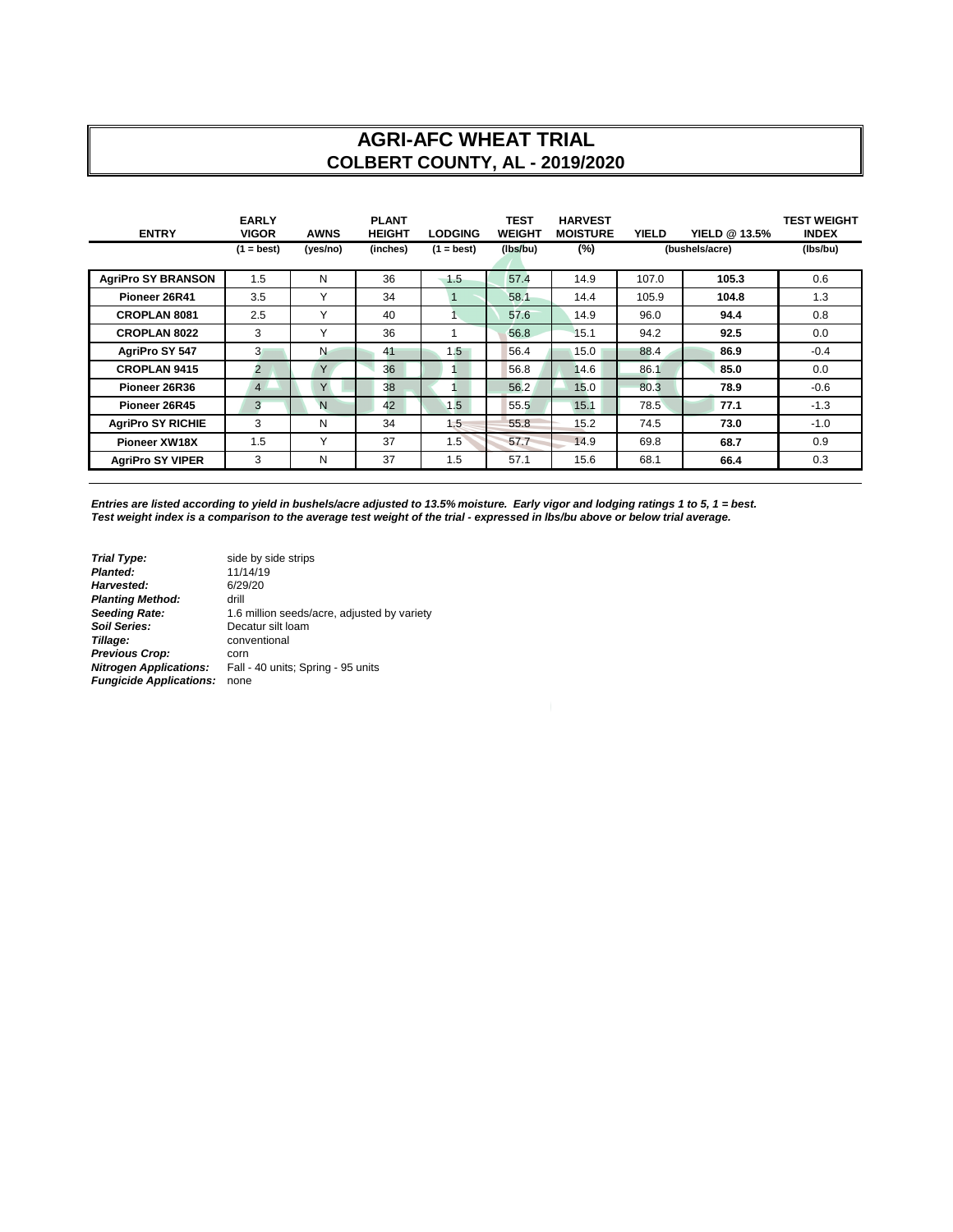## **AGRI-AFC WHEAT TRIAL MADISON COUNTY, AL - 2019/2020**

| <b>ENTRY</b>             | <b>EARLY</b><br><b>VIGOR</b> | <b>AWNS</b> | <b>PLANT</b><br><b>HEIGHT</b> | <b>LODGING</b> | TEST<br><b>WEIGHT</b> | <b>HARVEST</b><br><b>MOISTURE</b> | <b>YIELD</b> | YIELD @ 13.5%  | <b>TEST WEIGHT</b><br><b>INDEX</b> |
|--------------------------|------------------------------|-------------|-------------------------------|----------------|-----------------------|-----------------------------------|--------------|----------------|------------------------------------|
|                          | $(1 = best)$                 | (yes/no)    | (inches)                      | $(1 = best)$   | (Ibs/bu)              | $(\%)$                            |              | (bushels/acre) | (Ibs/bu)                           |
| Pioneer 26R45            | 3.5                          | N           | 39                            |                | 60.4                  | 13.8                              | 105.7        | 105.3          | $-0.7$                             |
| <b>CROPLAN 9415</b>      | 2                            | Y           | 39                            |                | 60.2                  | 13.6                              | 103.6        | 103.5          | $-0.9$                             |
| <b>CROPLAN 8081</b>      | 1.5                          | Υ           | 39                            |                | 62.0                  | 13.8                              | 102.1        | 101.8          | 0.9                                |
| Pioneer 26R36            | 4                            | Y           | 40                            |                | 61.2                  | 13.8                              | 101.6        | 101.2          | 0.1                                |
| <b>Pioneer XW18X</b>     | $\mathbf{1}$                 | Υ           | 40                            |                | 62.0                  | 14.1                              | 98.0         | 97.3           | 0.9                                |
| AgriPro SY 547           | $\overline{2}$               | N.          | 45                            |                | 61.6                  | 14.2                              | 97.5         | 96.7           | 0.5                                |
| <b>USG 3230</b>          | $\overline{2}$               | Y           | 38                            |                | 62.3                  | 13.7                              | 96.5         | 96.3           | 1.2                                |
| <b>CROPLAN 8022</b>      | 3                            | Y           | 36                            |                | 61.4                  | 13.8                              | 96.0         | 95.7           | 0.3                                |
| <b>AgriPro SY VIPER</b>  | 3.5                          | N           | 42                            |                | 60.4                  | 14.4                              | 93.9         | 93.0           | $-0.7$                             |
| <b>USG 3539</b>          | 3                            | Y           | 37                            |                | 60.0                  | 14.1                              | 92.4         | 91.8           | $-1.1$                             |
| <b>AgriPro SY RICHIE</b> | 3                            | N           | 35                            |                | 60.7                  | 13.8                              | 90.9         | 90.6           | $-0.4$                             |
| Pioneer 26R41            | 3.5                          | Y           | 37                            |                | 61.7                  | 14.2                              | 90.9         | 90.1           | 0.6                                |

*Entries are listed according to yield in bushels/acre adjusted to 13.5% moisture. Early vigor and lodging ratings 1 to 5, 1 = best. Test weight index is a comparison to the average test weight of the trial - expressed in lbs/bu above or below trial average.*

| <b>Trial Type:</b>             | side by side strips                                   |
|--------------------------------|-------------------------------------------------------|
| Planted:                       | 11/20/19                                              |
| Harvested:                     | 6/19/20                                               |
| <b>Planting Method:</b>        | drill                                                 |
| <b>Seeding Rate:</b>           | 1.6 million seeds/acre, adjusted by variety           |
| Soil Series:                   | Lobelville silt loam                                  |
| Tillage:                       | no-till                                               |
| <b>Previous Crop:</b>          | cotton                                                |
| <b>Nitrogen Applications:</b>  | Fall - 30 units; Spring - 120 units split application |
| <b>Fungicide Applications:</b> | 13.7 oz Trivapro @ flagleaf; 8 oz Prosaro @ flowering |